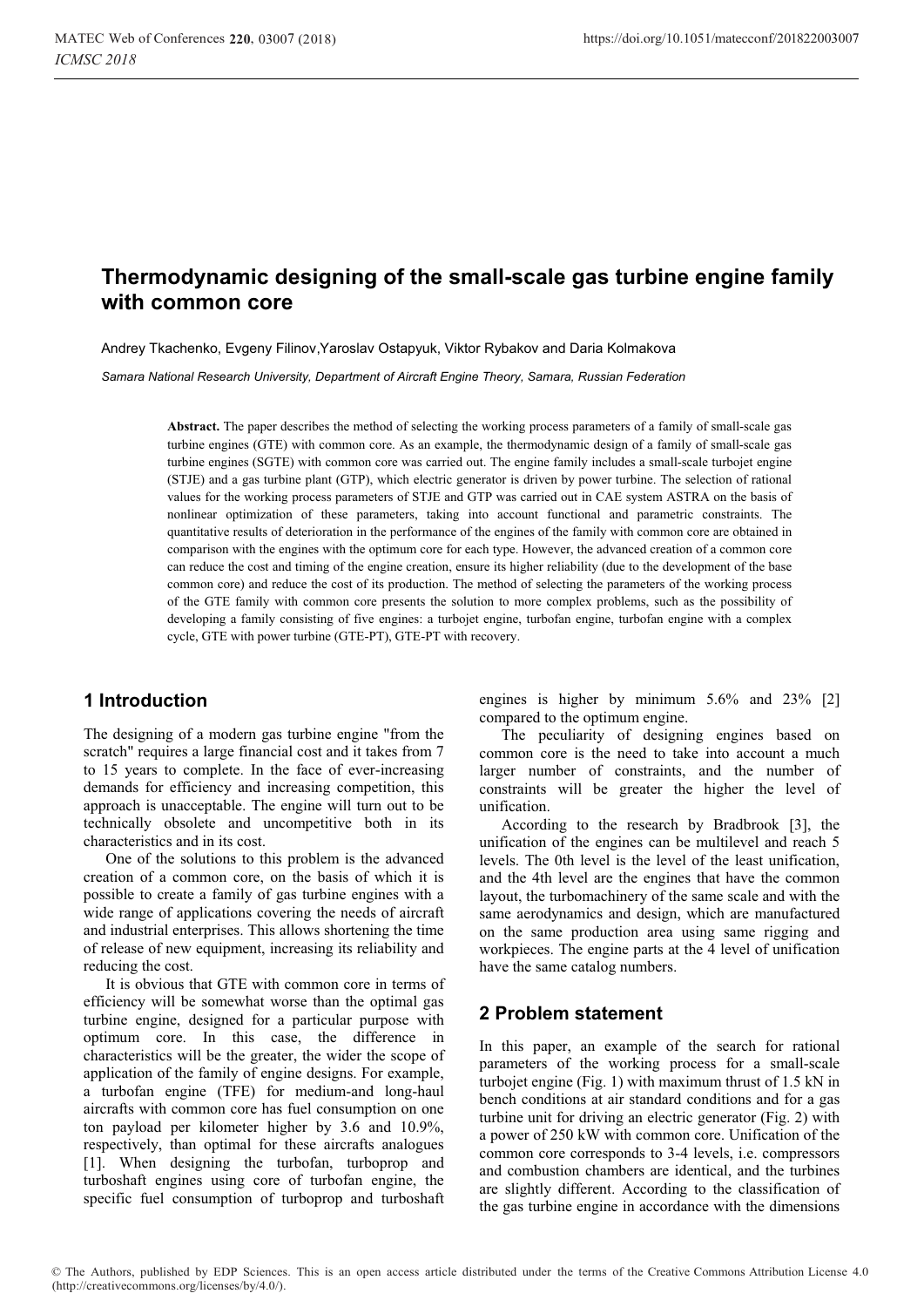given in [4], engines with air flow rate through the main duct from 1 to 10 kg/s, which corresponds to the flow rate referred to the parameters after the compressor of 0.25...1.5 kg/s are related to small-scale engines.

The selected engine parameters must correspond to the core scheme with a centrifugal compressor (CC) and an axial turbine (AT). The turbine of the core must be uncooled (intended use of the STJE is to ensure its lowest cost, and, consequently, simplification of the engine design).



**Figure 1.** Structural design of STJE.

The selection of the most rational parameters of the engine working process is one of the most important tasks of the GTE conceptual design. The generalized statement of the task of selecting the parameters of the working process of the GTE family with common core is the following [5]: it is necessary to determine the rational values of the working process parameters of the common core for the GTE family and the parameters of the working process of each of the engines of this family. The required parameters should ensure the maximum possible efficiency of the projected engines in terms of a set of engine evaluation criteria in a higher hierarchical level system, for example, an aircraft, when performing a specified set of functional and parametric constraints.



**Figure 2.** Structural design of GTU.

The multicriteria task of selecting the working process parameters of the GTE family with a common core can be mathematically formulated as follows:

$$
\Omega = \arg \left\{ \min_{X_j} \max_{Z_k} \left[ \min_{X_l} \max_{Y_l} \delta Y_{jkl} \middle| q_{jl} \left( X_j, X_l, b \right) \le 0 \right] \middle| Q_j \left( X_j, b \right) \le 0 \right\},\right\}
$$

where  $Y_i = \{C_{f,km}, M_{pp+f}, a, C_f \dots \}$  – a set of criteria for the effectiveness of the GTE in the aircraft system or another system that includes the engine  $(C_{f.km} - \text{fuel})$ costs per ton-kilometer of cargo carried;  $M_{pp+f}$ , – total mass of the power plant and fuel;  $a - \text{cost}$  of transportation;  $C_f$  – effective fuel consumption);

 $X_l = (\pi^*_{air1l}, m, \pi^*_{LPC})$  – vector of optimized parameters of the engine working process  $(\pi^*_{airII} -$ 

pressure ratio in the fan of the external duct; *m* – bypass ratio;

 $\pi_{airII}^*$  – pressure ratio in the low-pressure compressor);

 $Z_k = \{TFE_1, TFE_2, ..., GTP_1, ...\}$  – set of family engines;

 $X_i = (\pi_{c \, core}^*, T_{4 \, ref \, in \, core}^*, G_{a \, ref \, in \, core})$  – the vector of optimized parameters of the core working process  $({\pi_c}^*_{core}$  – pressure ratio in the compressor of the core,  $T_{4,ref}^{*}$  in core – temperature of the gas at the inlet to the turbine, referred to the parameters in the cross section at the inlet to the core,  $G_{\alpha \, ref \, in \, core}$  – the air flow rate through the core, referred to the parameters in the section at the inlet to the core);

$$
\delta Y_{jkli} = \frac{Y_{ki}^* - Y_{jkli}}{Y_{ki}^*} \cdot \rho_k \rho_i
$$
 - normalized value of the

efficiency criterion ( $Y_{ki}^*$  – the value of the efficiency criterion for optimization by a particular criterion,  $\rho_k$  – coefficient of "weight" of the engine in the family;  $\rho_i$  – coefficient of "weight" of the *i-th* criterion);

 $q_{il}(X_i, X_i, b)$  – constraints when optimizing the engine parameters;

 $Q_i(X_i, b)$  – constraints in the optimization of core parameters;

 $b =$  (efficiency of components, loss coefficients in components, etc.) is a vector of dependent variables and initial data.

where  $X_i = \{C_{f,km}, M_{pp+f}, a, C_f \dots \}$  – a set of criteria for the effectiveness of the GTE in the aircraft system or another system that includes the engine  $(C_{f,km}$  – fuel costs per ton-kilometer of cargo carried;  $M_{pp+f}$ , – total mass of the power plant and fuel;  $a - \text{cost}$  of transportation;  $C_f$  – effective fuel consumption);

 $X_l = (\pi^*_{airII}, m, \pi^*_{LPC})$  – vector of optimized parameters of the engine working process  $(\pi^*_{airII}$ pressure ratio in the fan of the external duct; *m* – bypass ratio;

 $\pi_{airII}^*$  – pressure ratio in the low-pressure compressor);

 $Z_k = \{TFE_1, TFE_2, ..., GTP_1, ...\}$  – set of family engines;

 $X_j = (\pi_{c \; core}^*, T_{4 \; ref \; in \; core}^*, G_{a \; ref \; in \; core})$  – the vector of optimized parameters of the core working process  $(\pi_{c,core}^{*}$  – pressure ratio in the compressor of the core,  $T_{4,ref in core}^{*}$  – temperature of the gas at the inlet to the turbine, referred to the parameters in the cross section at the inlet to the core,  $G_{\alpha \, ref \, in \, core}$  – the air flow rate through the core, referred to the parameters in the section at the inlet to the core);

$$
\delta Y_{jkli} = \frac{Y_{ki}^* - Y_{jkli}}{Y_{ki}^*} \cdot \rho_k \rho_i
$$
 - normalized value of the

efficiency criterion ( $Y_{ki}^*$  – the value of the efficiency criterion for optimization by a particular criterion,  $\rho_k$  – coefficient of "weight" of the engine in the family;  $\rho_i$  – coefficient of "weight" of the *i-th* criterion);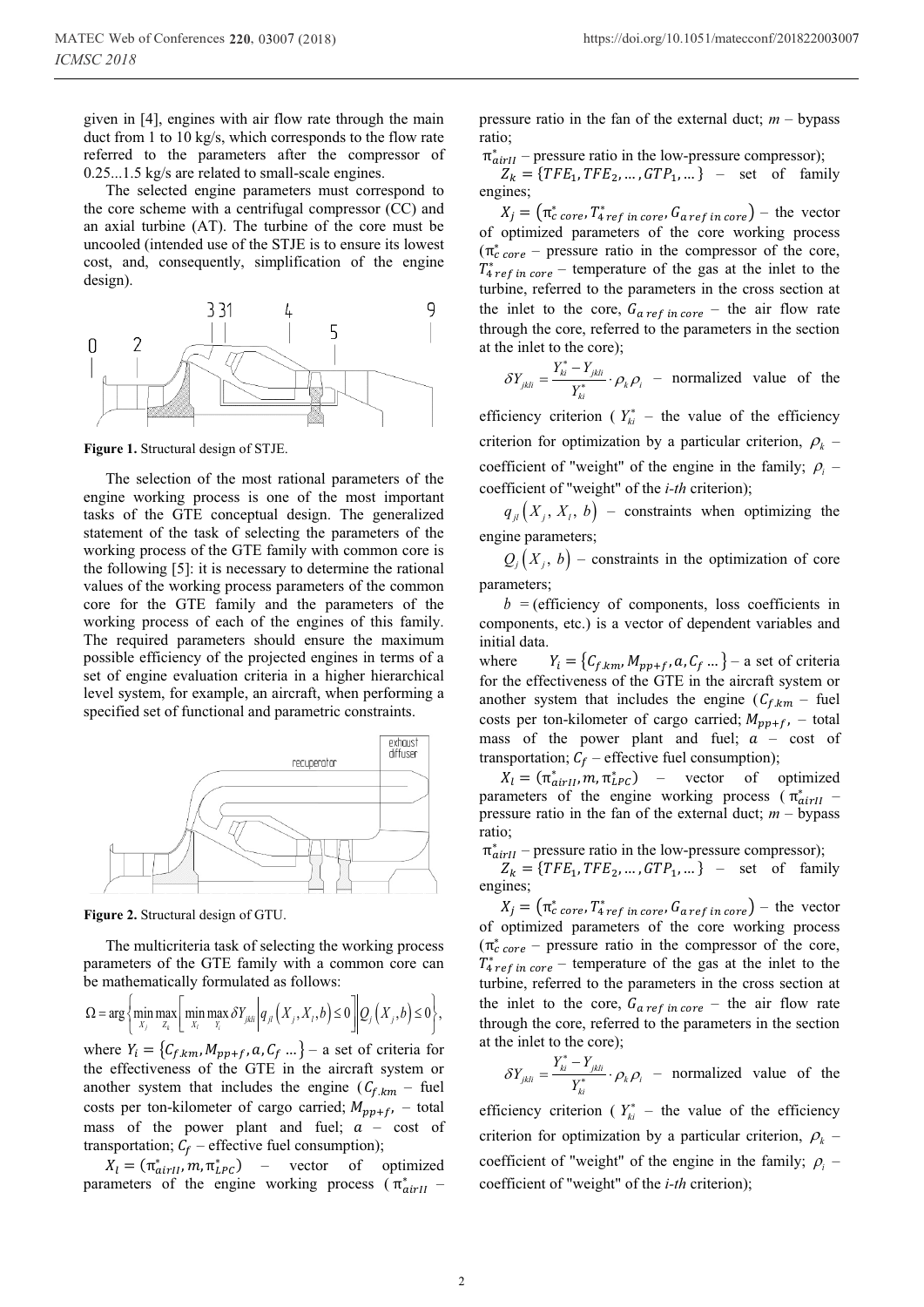$q_{il}(X_i, X_i, b)$  – constraints when optimizing the engine parameters;

 $Q_i(X_i, b)$  – constraints in the optimization of core parameters;

 $b =$  (efficiency of components, loss coefficients in components, etc.) is a vector of dependent variables and initial data.

With this formulation, two nested optimization problems are solved: optimization and selection of rational parameters of the common core for the entire engine family and optimization of the parameters of each family engine using the specified common core [6].

#### **3 Materials and methods**

The solution of the task of selecting the working process parameters of the GTE family with common core consists of the following main stages:

1. Determination of efficiency criteria  $Y_{ki}^*$  when optimizing the parameters of the working process of each engine from the set  $Z_k$  (including core parameters) by each performance criterion from the set  $Y_i$ .

2. Determination of the efficiency criteria  $Y_{ikl}$  of each engine from the set  $Z_k$  by each performance criterion from the set  $Y_i$  with the parameters of the common core working process  $X_i$  and the parameters of the engine working process  $X_l$  (for example, a turbofan for a TFE). 3. Determination of the normalized values of performance criteria  $\delta Y_{ikli}$ .

4. Optimization of the working process parameters of the common core  $X_i$  and the parameters of the engine

working process  $X_i$ . Checking constraints  $q_{ij}$  and  $Q_i$ .

In general, the algorithm for selecting the working process parameters of the GTE family with a common core is shown in Fig. 3.

A similar method for modeling a family of engines with common core is used in [2]: at the first stage, a design calculation of the core parameters is carried out, and then each engine of the family with a common core is calculated. The use of one platform in the general case and a core in particular is also considered in [6, 7, 8]. In presented in the paper formulation, in general, in contrast to [2], the selection of a rational solution is made on the basis of optimization of the parameters of both common core and the engine of the family.

#### **4 Selection of the working process parameters of the STJE and GTP**

Optimization and selection of rational values for the parameters of the working process of STJE and GTP were carried out in the CAE system ASTRA [9]. According to the methodology of optimal design, the optimization criterion must reflect the quality index of a higher level system. As optimization criteria, specific fuel consumption (SFC)  $C_{sp}$  was selected for STJE as an analogue of the system criterion of fuel efficiency (fuel consumption per ton-kilometer of the transported payload). For GTP, effective efficiency  $\eta_e$  was selected. The optimized design variables in this case are the pressure ratio in the compressor  $\pi_c^*$  and the gas temperature before the turbine  $T_4^*$ .

The initial data for designing a family of engines are presented in Table 1.



**Figure 3.** Algorithm of the method of selecting the working process parameters of the GTE family with common core.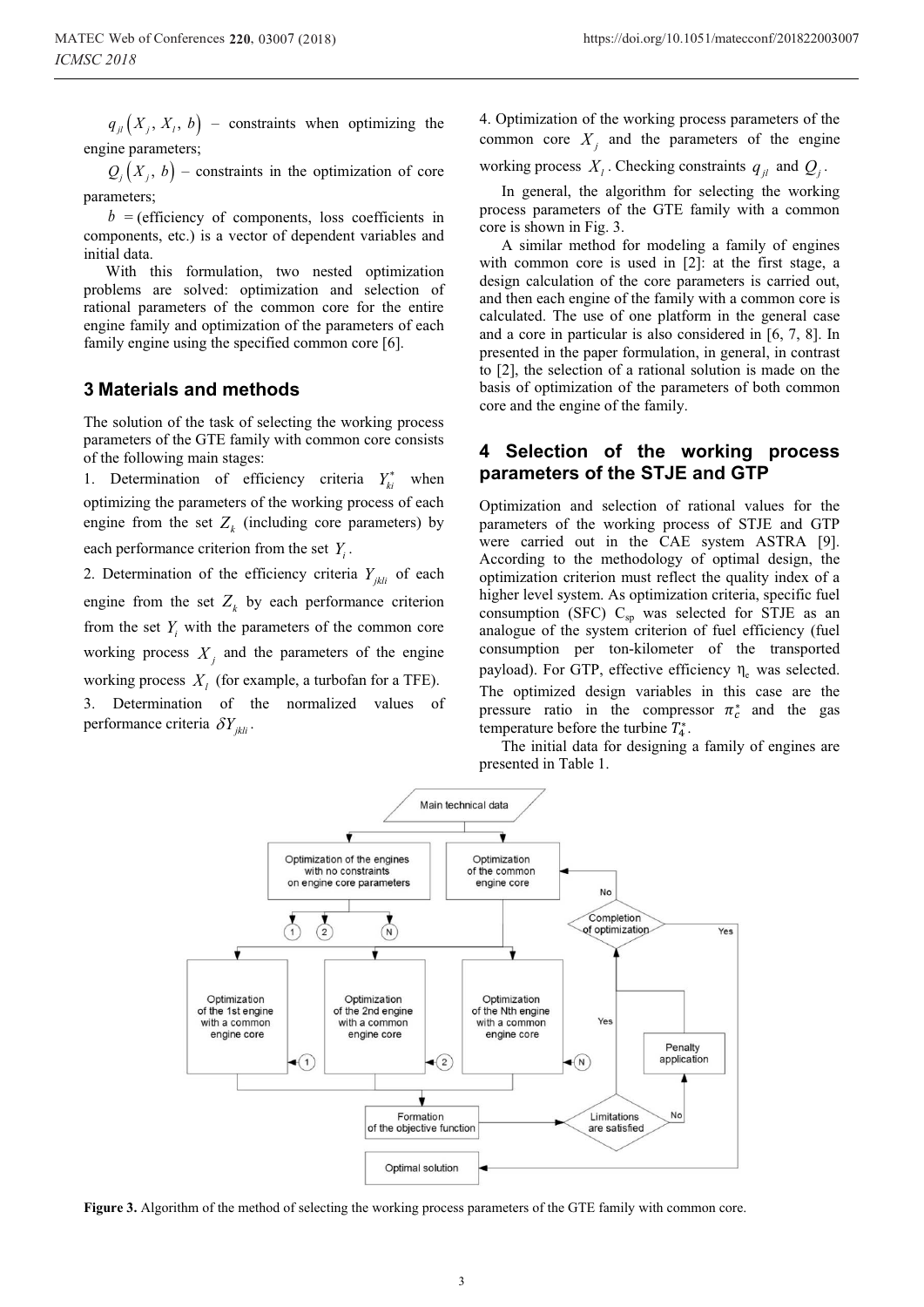|  |  | Table 1. Initial data for designing STJE and GTP. |  |  |
|--|--|---------------------------------------------------|--|--|
|  |  |                                                   |  |  |

| Parameter                  |                                                                                    | Value           |           |
|----------------------------|------------------------------------------------------------------------------------|-----------------|-----------|
| Name                       |                                                                                    | <b>STJE</b> GTP |           |
| $\sigma_{\rm in}$          | Total<br>pressure<br>recovery<br>coefficient in the inlet system                   | 0.99            |           |
| $\eta_{p.cc.base}^*$       | The base value of the polytropic<br>efficiency of the compressor                   | 0.87            |           |
| $\eta_c$                   | Fuel combustion efficiency                                                         | 0.98            |           |
| $\eta_{p.ct.base}^*$       | The base value of the efficiency<br>of the core turbine                            | 0.90            |           |
| $\eta_{m,ct}$              | Mechanical efficiency of core<br>turbine                                           | 0.99            |           |
| $\sigma_{he}$              | Total<br>pressure<br>recovery<br>coefficient in the heat exchanger<br>duct         |                 | 0.95      |
| $\theta_{th.r}$            | Thermal ratio in heat exchanger                                                    |                 | 0.85      |
| $\eta _{pt,base}^*$        | The base value of the efficiency<br>of a power turbine                             |                 | 0.91      |
| $\eta_{m,pt}$              | Mechanical efficiency of a power<br>turbine                                        |                 | 0.99      |
| $\eta_{eg}$                | of the electric<br>Efficiency<br>generator                                         |                 | 0.97      |
| $\varphi$ <sub>in</sub>    | Velocity coefficient of the jet<br>nozzle                                          | 0.98            | 0.70      |
| g <sub>cool.rot.core</sub> | The relative value of the air<br>bleeding for cooling the rotor of<br>the core     | 0.02            |           |
| $\pi_{na}$                 | Available gas expansion ratio in<br>the nozzle duct                                |                 | 1.03      |
| $P_{ref}$                  | in<br>bench<br>Maximum<br>thrust<br>conditions<br>standard<br>at air<br>conditions | 1.5<br>kN       |           |
| $N_{eg}$                   | GTP power for electric generator<br>drive                                          |                 | 250<br>kW |

Optimization of the working process parameters of STJE and GTP is carried out according to two criteria min SFC  $C_{sp}$  and max  $\cdot e^e$ , respectively. -*-*

Regions of locally optimal parameters are formed for each of the criteria, corresponding to the deviations of the optimization criteria from their optima (by 5, 10, 20%):

$$
X_i = \left\{ x \mid Y_i\left(x_i^{opt}, p\right) \leq Y_i\left(x \mid p\right) \leq \left(1 + \delta Y_i \mid \rho_i\right) Y_i\left(x_i^{opt} \mid p\right) \right\}
$$

where  $\delta Y_i = (Y_i(x, p) - Y_i(x_i^{opt} p) / Y_i(x_i^{opt}, p)$  specified relative deviation of the optimization criterion

from the optimal value (criterion tolerance);  $\rho_i$  – coefficient allowing to take into account the degree of importance (significance) of the *i-th* criterion  $(0 < \rho_{i} \leq 1);$ 

 $p$  – vector of initial design data.

The area of trade-offs (Fig. 4) is defined as the intersection of regions of local optimal parameters, taking into account constraints on design variables and functional limitations:

$$
X_{\bigcap} = \bigcap X_i \mid q(x, p) \leq \quad \therefore a_j \leq x_j \leq b_j,
$$

where  $a_i$ ,  $b_i$  – constraints on design variables;

 $q(x, p) = \{T_4^*, \pi_{aat}^*, G_a\}$  – set of functional constraints.

From the area of compromises, taking into account the constraints, the most rational solution is chosen with minimum values of the gas temperature and pressure ratio in the compressor  $X_{\Omega}^* \in X_{\Omega}$  (RT point). Fig. 5 also shows the set of Pareto-optimal solutions. The point OT corresponds to the minimax principle of optimality.

Table 2 shows the results of a comparison of the performance of family engines with a common core and with cores that are optimal for each engine.



**Figure 4.** Region of optimal parameters of STJE and GTP.